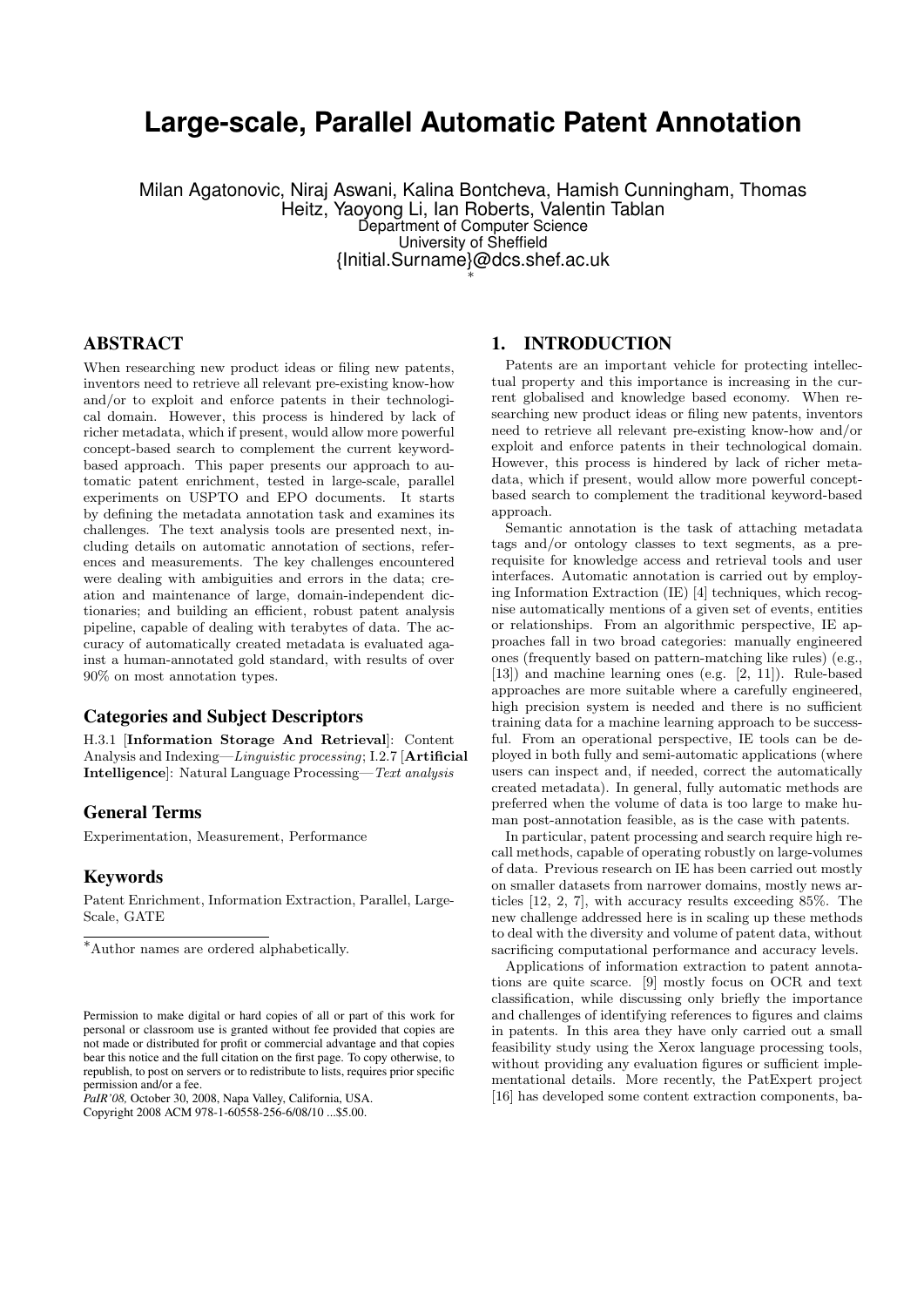sed on deeper linguistic analysis than the approach proposed here. The advantages of shallow IE methods such as ours are that they are more robust in face of language variability and also scale better in terms of computational efficiency. The latter objective is particularly important in our case, as the requirement is to process efficiently terabytes of patents.

This paper presents our shallow IE approach to automatic patent enrichment, tested in large-scale, parallel processing experiments on USPTO and EPO documents. Section 2 starts by defining the patent annotation task and examines its challenges. The information extraction tools are presented next (Section 3), including details on automatic annotation of sections, references and measurements. The key challenges encountered were dealing with ambiguities and errors in the data; and creation and maintenance of large, domain-independent dictionaries. Section 4 is dedicated to the third, most significant challenge, i.e., building an efficient, robust patent analysis pipeline, capable of dealing with terabytes of data. The accuracy of automatically created metadata is evaluated against a human-annotated gold standard, with results of over 90% on most annotation types (see Section 5). This excellent performance is achievable due to the relatively constrained, legal sub-language used in patents, although we did encounter significant differences in the way American and European patents are phrased and structured and the literature references and measurement units are extremely variable. In the end we summarise our findings and discuss future work.

# 2. THE PATENT ANNOTATION TASK

The experiments in this paper are based on two kinds of patents – American (USPTO) and European (EPO) ones. The reason behind choosing two data sources is because they differ in terms of already provided metadata as XML tags, formatting, quality, and legal language used.

The semantic annotation process adds new metadata in the form of XML tags, which are also mapped to a patentspecific ontology, encoded in OWL [8]. We chose to support two different annotation formats to aid interoperability and also to enable the use of ontology-based semantic query tools such as KIM [14] and OWLIM [10].

The automatically added metadata falls into two broad categories: wide and deep annotation types. Wide annotations are intended to cover meta-data types that apply to patents in general and do not depend on the specific subject area of the patent (as identified, e.g., by its IPC code). Examples of such meta-data include document sections and references to cited literature, examples, figures, claims, and other patents. Deep annotations are specific to one or more subject areas and are of interest to specialised patent searchers. The experiments reported here focus on automatic annotation of measurements, as they are very important for patent professionals, while also being very hard to find using keyword search, due to the diverse ways in which they are expressed in language.

The benefits from the automatic metadata enrichment process are three-fold. Firstly, IE is capable of dealing with variable language patterns and format irregularities much easier than text-based regular expressions. For example, references to other patents can be very diverse: U.S. Patent 4,524,128, Korean laid open utility model application No. 1999-007692. Secondly, once we markup the relevant parts of the patent, the IE tools can also carry out data normalisation. Again, taking an example from references to figures or similarly claims, expressions such as "Figures 1-3" or "Claims 5-10"imply references not just to the explicitly mentioned figure/claim numbers but also to all those in between. Lastly, by using text mining techniques we are capable to extract a significantly wider range of useful information and provide it as additional XML tags in the patent documents.

#### 2.1 Section annotations

Patent documents are typically quite long, contain multiple required sections, and use highly formalised legal and technical terminology with the notable exception of literature references and measurements. Different aspects of the patent application are typically presented in a pre-defined set of sections and subsections (e.g. prior art, patent claims, technical problem addressed and effect). Both USPTO and EPO documents have at least three main parts, the first page containing bibliographical data and abstract, the descriptions part, and the claims part.

Automatic section recognition is based on identifying typical section titles and then partitioning the text automatically based on that. Pre-existing section markup is used, if available. For instance, BibliographicData, Abstract and Claims sections tend to be already annotated in patent documents so we use them directly. As we distinguish about 20 different types of sections, most of these still need to be detected automatically (the complete list appears in table 4).

#### 2.2 Reference annotations

Reference annotations are used for parts of text that refer to either objects in the current document (e.g. figures, tables, etc.) or to other documents (e.g. scientific papers).

A reference annotation consists of two parts, a header indicating the type of the reference, and one or more identifiers which typically consist of a mixture of numbers and letters. For example, in Figure 1 and 2 the header is Figure and the identifiers are 1 and 2. In U.S. Pat.  $No.3,765.999$  the header is U.S. Pat. and the identifier is  $No.3,765,999$ .

Conjunctive phrases mentioning references to two or more objects of the same reference type are tagged initially as one Reference annotation, including the conjunction and all punctuation. For example, Figures 1 and 2; Claims 1-3; Tables 1 to 10 are first annotated as one Reference each, of type Figure, Claim and Table respectively. The normalisation step then separates these into their constituency references, also including all implied references (e.g., to claim 2).

From an IE perspective, some types of references are much simpler to identify than others. For instance, there is significantly less variability in the way patents refer to figures, tables, claims, equations, and examples. References to other patents tend to be slightly more challenging, as they often include the inventor names, patent date, or even title, in addition to a simple header and identifier. The hardest of all are references to external sources, such as published papers (e.g., Hudson & Hay, Practical Immunology (Blackwell Scientific Publications, Oxford, UK, 1980), Chapter 8), which tend to be quite long and typically contain many abbreviations and idiosyncratic formatting. We have also observed significant differences between American and European patents in this respect and had to adapt the IE tools to deal with that accordingly.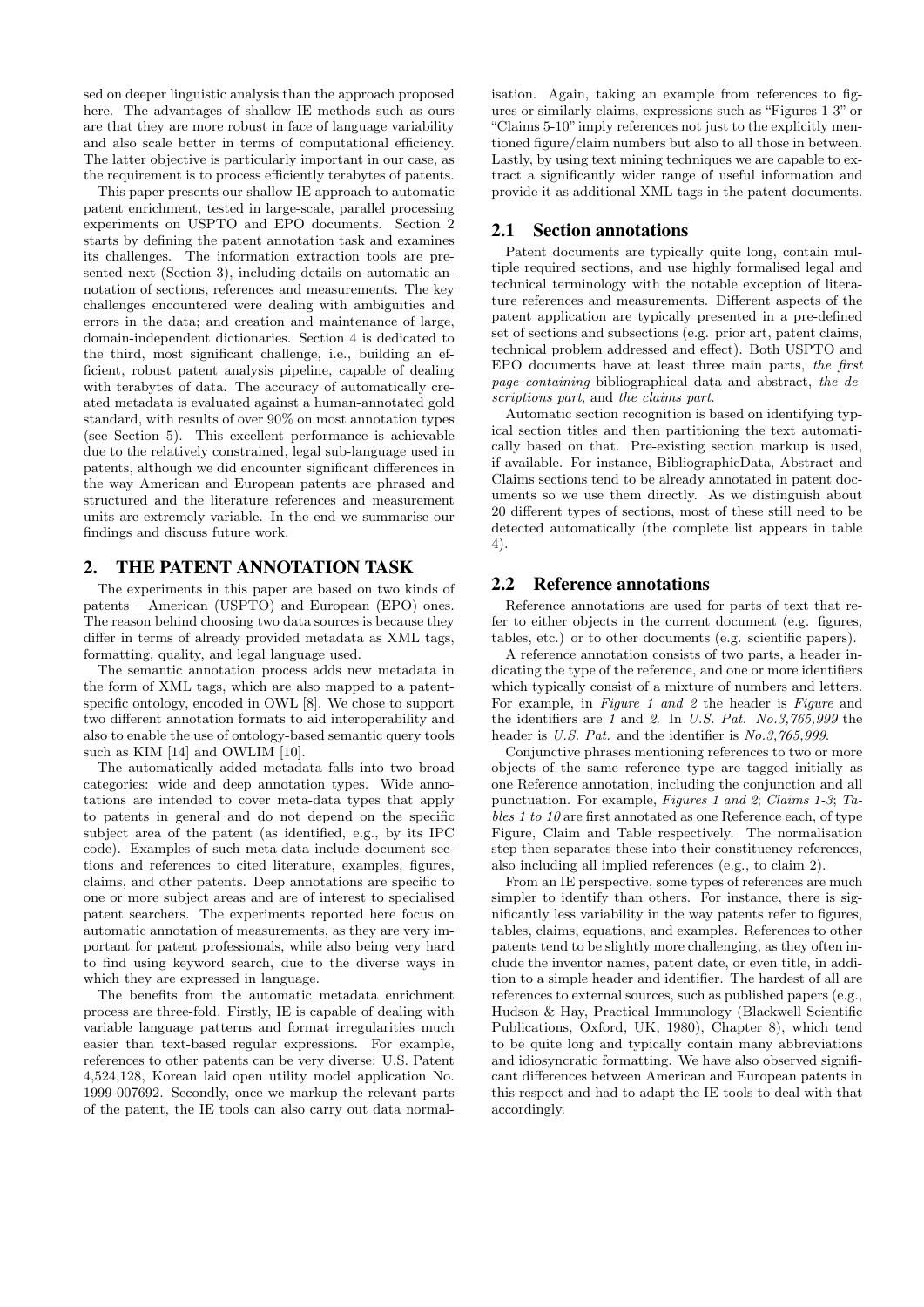## 2.3 Measurements annotations

Most measurements comprise a scalar value followed by a unit, e.g. 2x10 -7 Torr. Furthermore, two scalar values with or without unit can be contained in an interval. Sometimes there are also accompanying words, such as "less than" or "between"which are important for professional searchers and are therefore also marked by the IE tools, e.g., "less than about 0.0015 mm", "2 x 10 5 to 2 x 10 7 cpm/ml". Lastly, we also deal with relative measurements, such as percentages and ratios.

The main challenge in recognising measurements in patents comes from the large number of measurement units in existence (e.g., units used in physics patents are very different to those used in engineering ones). Another challenge is that some units have single letter abbreviations, which introduce ambiguities in many cases and therefore the wider context needs to be considered in order to determine, whether the sequence of numbers followed by a letter is indeed a measurement. One frequently encountered example are temperatures, e.g., "1C" where we need to distinguish correct temperature mentions from other cases, such as references to figures, examples, tables, etc. (as in "see Figure 1C").

# 3. OUR APPROACH

### 3.1 IE tools

We have developed our information extraction system using GATE<sup>1</sup> [5]. GATE, the General Architecture for Text Engineering, is a framework providing support for a variety of language engineering tasks. It includes a vanilla information extraction system, ANNIE, and a large number of plugins for various tasks and applications, such as ontology support, information retrieval, support for different languages, WordNet, machine learning algorithms, and so on. The processing resources we use from ANNIE are as follows: tokeniser, gazetteer and finite state transduction grammars. The resources communicate via GATE's annotation API, which is a directed graph of arcs bearing arbitrary feature/value data, and nodes rooting this data into document content (in this case text).

The tokeniser splits text into simple tokens, such as numbers, punctuation, symbols, and words of different types (e.g. with an initial capital, all upper case, etc.), adding a "Token" annotation to each. It does not need to be modified for different applications or text types.

Our application developed its own, patent-specific gazetteers (list of expressions) that aid the recognition of measurements and references (see below). The lists are compiled into finite state machines, which can match text tokens.

The semantic tagger (or JAPE transducer) consists of hand-crafted rules written in the JAPE pattern language [6], which describe patterns to be matched and annotations to be created. Patterns can be specified by describing a specific text string or annotation (e.g. those created by the tokeniser, gazetteer, document format analysis, etc.).

#### 3.2 Building the Gazetteers

Rule-based IE systems comprise of a set of grammar rules based on some patterns and clue words. For example to locate a reference to a table, one could use the clue word

table followed by a number. The idea of using gazetteers is to annotate such clue words in the text with all their inflections.

One approach is to use a set of hand-annotated examples to derive such lists, however this requires a thorough corpus analysis. This is the approach we used to build gazetteers for locating the references, based on the gold standard corpus (see Section 5.1). The reference gazetteers are rather small in size, 314 elements in total, and contain clue words such as Figure, Table and Example to name a few. They also contain entries such as described in or Patent application no. to help locate literature and patent references.

In case of measurements, a database<sup>2</sup> containing more than 30K entries was used to automatically populate a gazetteer list. The database also contains transformation rules for transforming one measurement value into another (e.g., inches to cm). Since a gazetteer is simply a list of entries, the information about transforming rules has been populated in an ontology. These rules will be used for answering semantic queries by transforming values in one measurement unit into the other on the fly.

#### 3.3 Creating the Annotation Rules

A typical JAPE rule consists of two parts: left hand side (LHS) and right hand side (RHS). LHS consists of an annotation pattern that should be matched in the text and RHS declares the action that should be taken when the pattern specified in LHS is found in the document. An example of such a pattern is given below:

#### Rule: FindANumberFollowedByAUnit

( {Number} {MeasurementUnit} ):match  $\rightarrow$ :match.Measurement = {}

The pattern, specified above, will try to locate a sequence of annotations where the first annotation is of type Number and the next annotations is of type  $MeasurementUnit -$  the latter being created on the basis of the measurement unit gazetteer. If such a pattern is found, the entire sequence is annotated as the Measurement annotation. In total, the application has over 30 JAPE rules that identify measurement units in the text. These include identification of complex equations and intervals of measurements as well.

The process of identifying sections and locating various references in the text consists of executing similar rules over the text. Annotations produced by other processing resources such as the gazetteers are used in the rules.

Similar techniques are used along with the annotations produced by various gazetteer lists to identify annotations of type Reference. Each reference is then classified into a subtype such as Figure, Formula or Table. Unlike these references where the used keywords are part of the actual reference tag, contextual information is needed for patent and literature references. For example a reference to a literature can have keywords such as described in or according to in their left contexts. Below we give an example of such a pattern:

<sup>&</sup>lt;sup>1</sup>Gate is freely available for download from http://gate.ac.uk/

<sup>2</sup> http://www.gnu.org/software/units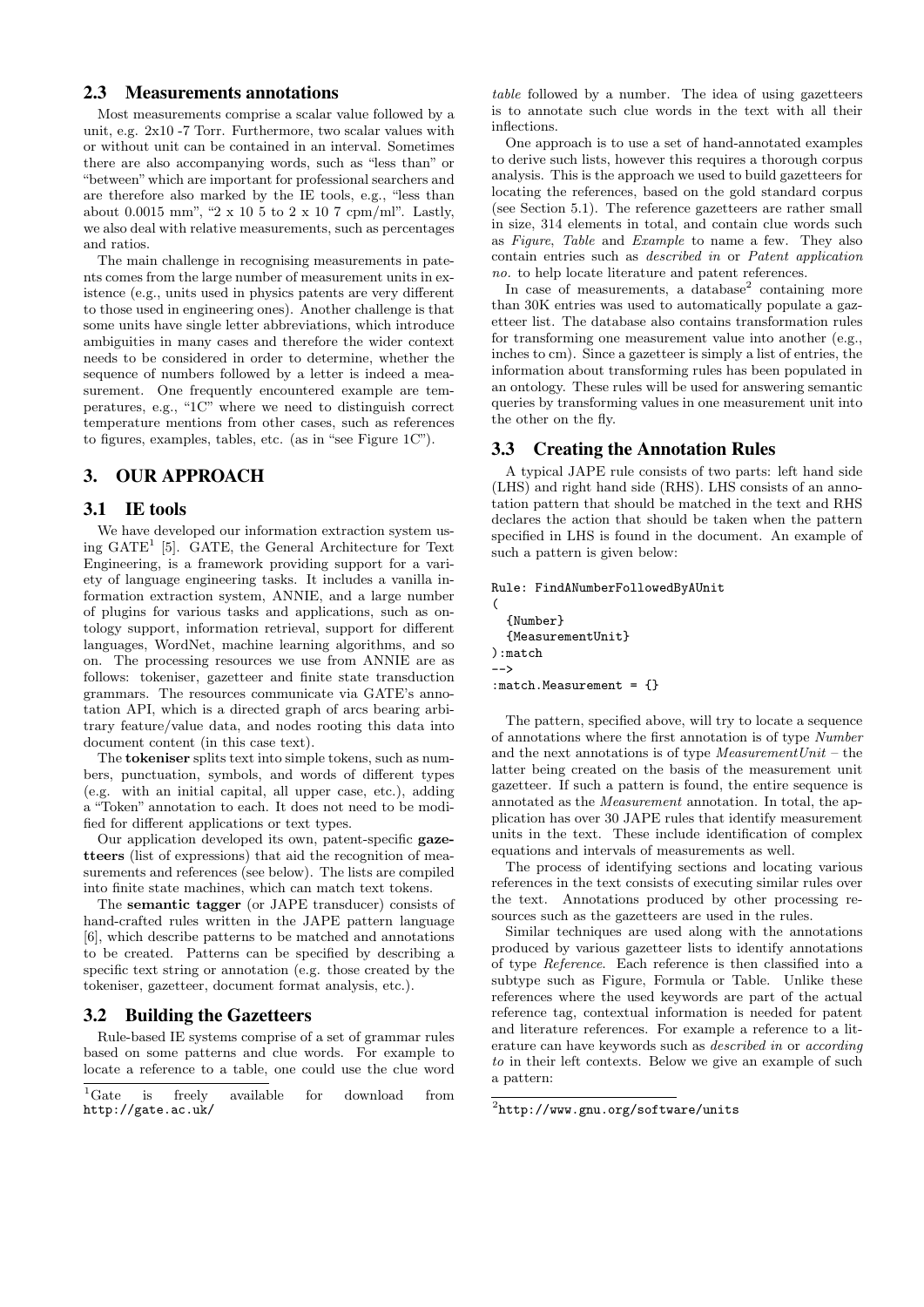Table 1: Application pipeline.

| Phase | Gate processing resource  |
|-------|---------------------------|
|       | Section Finder            |
|       | English Tokeniser         |
| 3     | Patent-specific gazetteer |
|       | Reference Finder          |
| ц     | Measurements Finder       |

Rule: Patent ( {PatentContext} ({PatStart}{PatentNumber}):match ):match-with-context --> :match.Patent = {}

Given this pattern, it will match with the string such as described in U.S. Patent 4,524,128, where described in, U.S. Patent and  $\lambda$ , 524, 128 are annotated as PatentContext, Pat-Start and PatentNumber respectively. However, only the part that matches with  $({\text{FastStart}}{\text{Start}})$  is annotated as the Patent reference.

The application has over 30 JAPE rules that identify measurement units in the text. This include identification of complex equations and intervals of measurements as well. As explained in the previous subsection, the measurement gazetteer is used for identifying measurement units in the text. For example, the following pattern would annotate the text such as 40-50mph where  $40$  and 50 are the two numbers and mph is the measurement unit.

```
Rule: MeasurementInterval
(
  {Number}
  {Token} . string == "-"}{Number}
  {Unit}
):span
-->
:span.Measurement = { type = "interval" }
```
# 3.4 The Application

The application pipeline consists of a number of processing resources that are executed sequentially, where some components rely on the output of earlier ones. An example of this is the Reference finder resource that depends on the output of the gazetteer. Table 1 lists the resources in their order of execution in our application.

The pipeline is executed on one document at a time. Figure 1 shows an example of a processed document.

# 4. LARGE-SCALE EFFICIENCY TRIALS

## 4.1 Experiments

One of the most challenging tasks of any IE application is to adapt it to process a large amount of data without compromising on quality or performance. The main purpose of carrying out these experiments was to develop a highly optimised and equally accurate application that can exploit the hardware at its best. This is achieved by benchmarking the individual resources used in the application and by

Table 2: Baseline Experiments.

| Patent       | No of     | KB/Sec | Time/Document |
|--------------|-----------|--------|---------------|
| Type         | Processes |        | USPTO or EPO  |
| <b>USPTO</b> |           | 8.06   | 10.54s        |
| <b>USPTO</b> | 4         | 29.95  | 2.84s         |
| <b>USPTO</b> | 8         | 53.15  | 1.60s         |
| EPO          |           | 6.56   | 4.45s         |
| EPO          |           | 27.41  | 1.08s         |
| <b>EPO</b>   |           | 47.12  | 0.62s         |

identifying those that need optimisation. In this section, we describe how we achieve this. We first describe the setup of our experiments, followed by some baseline results and some details on optimisation. Finally, we compare the baseline results with the optimised application results.

The main purpose of the application is to consistently process large amount of patent data and produce metadata in the form of patent-specific annotations (i.e. sections, references and measurements) and other linguistic annotations (such as tokens, sentences etc.). In order to evaluate the consistency in the application's performance on a large dataset, experiments were carried out on a corpus consisting of 1.3 million USPTO (108GB) and 27 thousand EPO (780MB) documents in XML format with few attributes on each markup. The average sizes of USPTO and EPO documents were 85KB and 29.21KB respectively.

Our experiments were carried out on the IRF's Large Data Collier  $(LDC)^3$ . This is an SGI Altix 4700 system comprising 20 processing nodes each with four 1.4GHz Itanium processor cores and 18GB RAM. The nodes are connected using SGI's high speed NUMAlink interconnect technology, allowing the whole cluster to appear as a single shared-memory system with a total of 80 processor cores and 360GB of main memory. Storage is provided via a fibre channel SAN.

In this environment, experiments were run with different numbers of processes running simultaneously. Table 2 gives details on the baseline experiments.

As shown in the table, the application was able to process 8.06KB per second when executed in a single process. In other words, it took a process 10.54 seconds to process a single USPTO document with an average size of 85KB. Whereas processing rates of 29.95 KB/Sec and 53.15 KB/Sec were observed for 4 and 8 parallel processes respectively. Even though the number of processes were increased to 4 and 8, the processing rate did not increase with the multiplication of the number of processes. Similar results can be seen for the EPO documents. The time taken to process one EPO document is bit less than the half of the time taken to process one USPTO document. The same is also true for the average sizes of USPTO and EPO documents. This indicates that the processing rate is linear as the size of the patent documents grows (see figure 2).

It was also a part of these experiments to benchmark the individual processing resources and report their data processing rates and their share in the overall time taken by the entire application. As specified earlier, the motive was to identify components which needed further optimisation. Having obtained results on 8 parallel processes, the interim changes were instantly applied to remove linguistic compo-

<sup>3</sup>http://www.ir-facility.org/the irf/semanticsupercomputing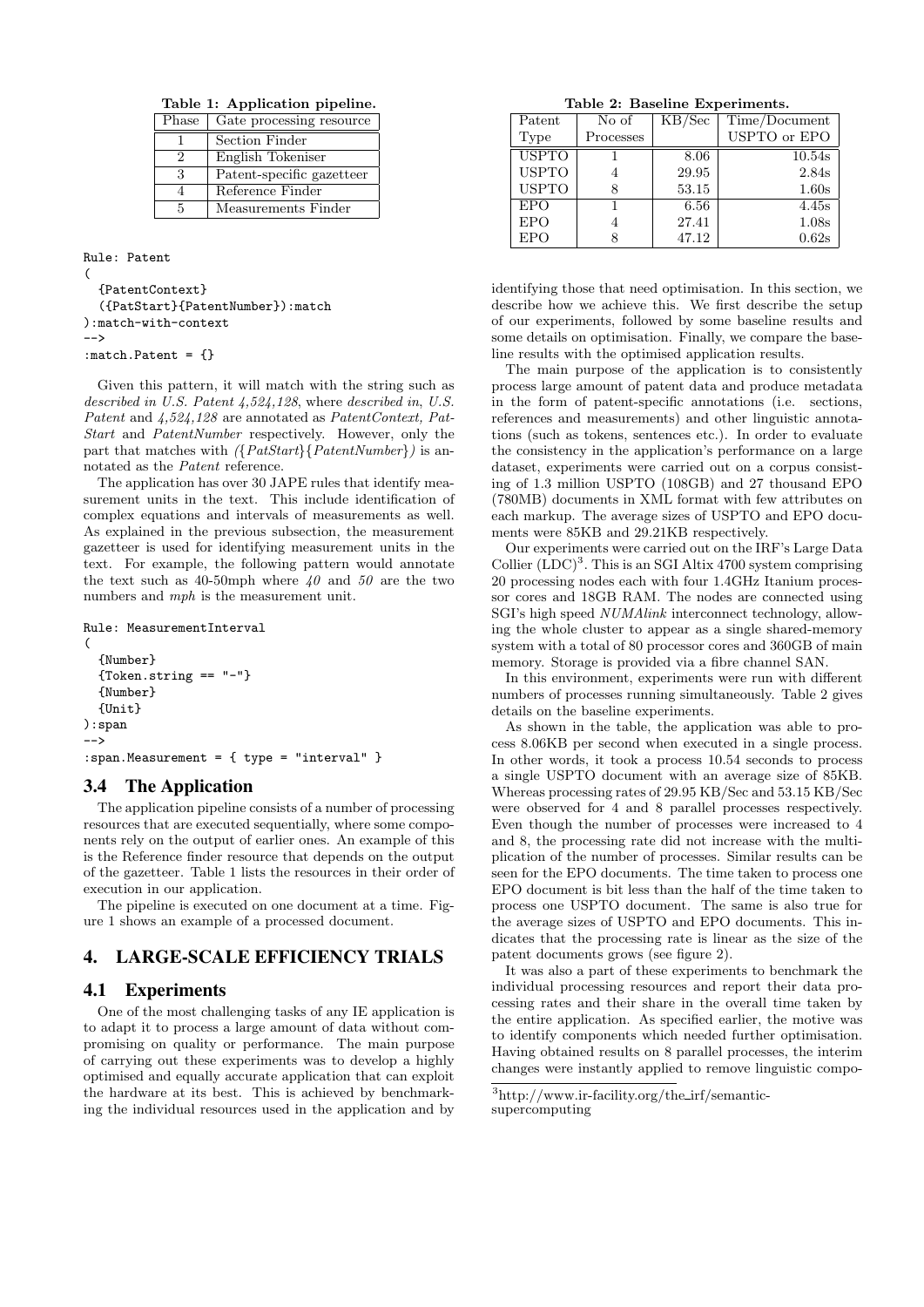





Figure 2: Baseline Results.

nents that were identified as expensive and did not have significant impact on the overall results, such as, ANNIE's morphological analyser and named entity recogniser. Although this resulted in a slightly reduced number of linguistic annotations, it did not affect the automatic processing of patent-specific annotations. As a result, when the same experiment was performed with 12 parallel processes, the processing rate of 110.03 KB/Sec was achieved which is slightly less than double the processing rate for 8 parallel processes. Similarly the time taken to process one document decreased from 1.60 seconds to 0.77 seconds per document.

The patent processing application contains several linguistic components that depend on the output of the previous stages. One such example is the grammar that identifies measurement units, which requires word boundaries to be already annotated by the tokeniser. The benchmarking tool was also used to identify expensive resources, which are needed by subsequent grammars. Such resources were then either optimised or completely removed after refactoring the depending grammars. For example, instead of using a morphological analyser, the rules were instead modified to match all word forms under consideration.

Having thus optimised the application, the experiments on all 1.3 million documents were repeated to collect new benchmark results. Table 3 shows a comparison between the

Figure 3: Baseline Vs Optimised.

Table 3: Baseline Vs Optimised Application.

| No of     | $KB$ /seconds |           | seconds/Doc |           |
|-----------|---------------|-----------|-------------|-----------|
| processes | Baseline      | Optimised | Baseline    | Optimised |
|           | 8.06          | 20.7      | 10.54       | 4.11      |
|           | 29.95         | 73.86     | 2.84        | 1.15      |
|           | 53.15         | 144.44    | 1.6         | 0.59      |
| 12        | 110.03        | 203.76    | 0.77        | 0.42      |

baseline results and the results obtained for the optimised application. Figure 3 explains these results through graphs.

As shown in table 3, the processing rates for 1, 4 and 8 parallel processes are almost 2.5 times higher, whereas with 12 processes the optimised application performes 1.8 times better. This is most likely due to the fact that the entire LDC system is a cluster of nodes where the memory and input/output operations are being shared among the processor nodes. With 12 processes (in comparison to the fewer 8 processes), this means further segregation of the shared LDC resources.

After automatic annotation the 1.3 million documents require around 139 GB when stored as stand-off XML files plus content text files. The average file size is 85 KB before and 113 KB (standoff and content) after processing.

Finally, to summarise the results, the baseline application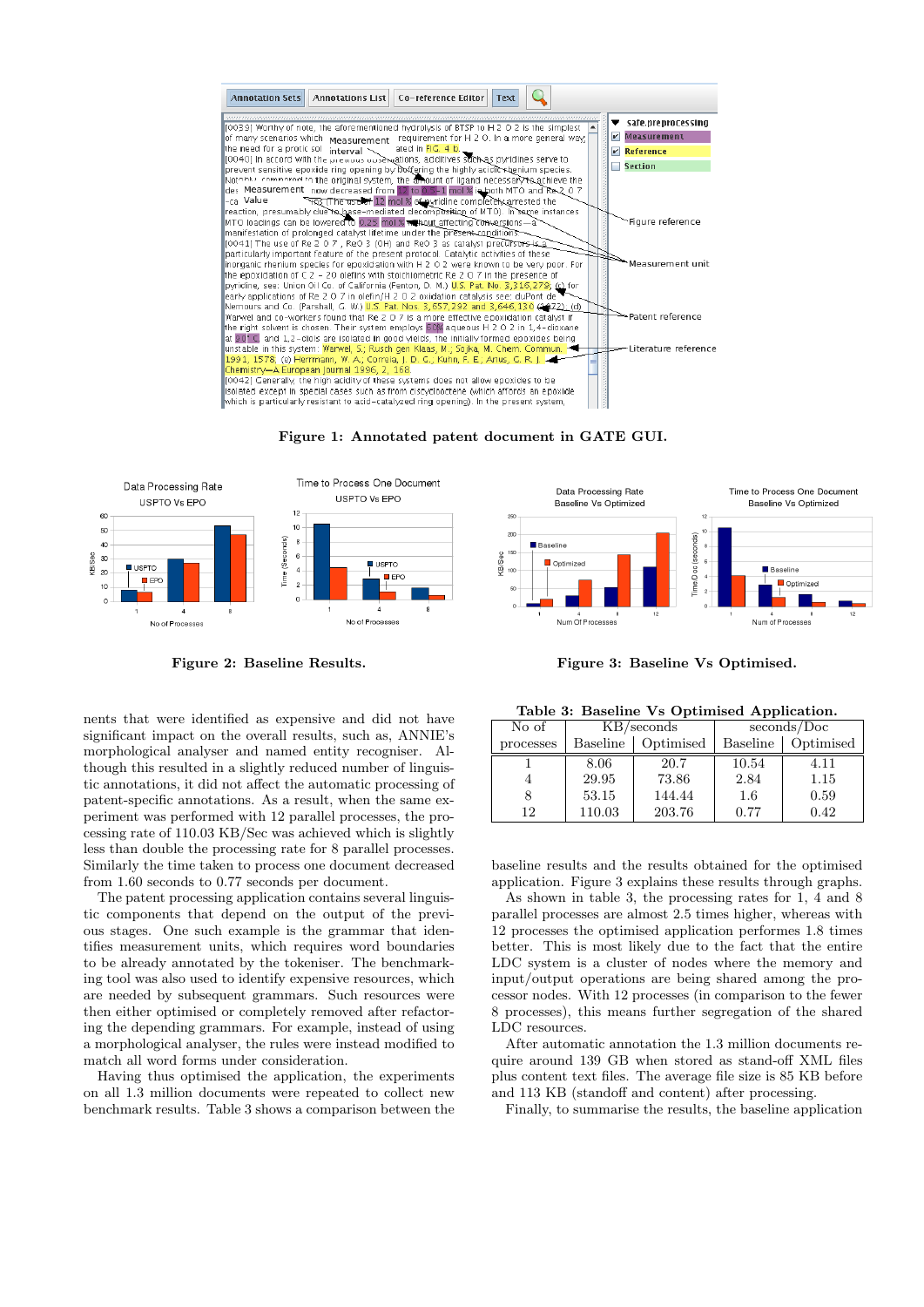took 264 hours (11 days) to process 1.3 million USPTO documents at the processing rate of 110.03 KB/Sec, whereas the optimised application took 142 hours (5.92 days) to process the same number of documents at a processing rate of 203.76 KB/Sec. Given that the hardware has 80 processor nodes in total, the overall speed can be improved even further.

In order to be able to estimate the number of annotations that the application produces per document, 20 documents (both from the USPTO and EPO documents) were obtained at random. These contained 147 section annotations, 604 measurements, 1,351 references and 150,140 linguistic annotations. Based on these results, it would be reasonable to estimate that each document in our corpus contains an average of 105 end-user (patent specific) annotations and 7507 linguistic annotations.

# 5. ACCURACY EVALUATION

### 5.1 Gold standard

Patent documents typically contain one or more IPC codes indicating the nature of the invention, so we used these codes to select patents relating to particular technology categories. We selected the patents from two very different fields, mechanical engineering and biomedical technology, to better examine the diversity in the data.

We manually annotated some USPTO documents and EPO documents in several iterations, in order to test the annotation user interface, refine the annotation definitions, and evaluate the automatic processing. The evaluation corpus used in this paper consists of 23 USPTO and 28 EPO documents. The reason behind annotating more EPO than USPTO documents is that the latter tend to be more uniform in terms of formatting, language used, sectioning, etc.

We consider that a corpus of 51 documents, 376,713 words or 2,490,666 characters is big enough to test our system. For the section annotations, in addition we also extracted all heading annotations from the 1.3 millions documents and checked that the most frequent ones are found by our system.

In order to ensure more consistent gold standard data, manual annotation was carried out in two passes. First two annotators would markup each patent documents independently and then an expert checked the two sets and corrected any disagreements and missed annotations. In total, more than 10 different human annotators were involved. Throughout the process we also controlled the inter-annotator agreement, which ensures good quality of the human-annotated data.

#### 5.2 Results on the Gold Standard

Accuracy evaluation is an essential part of the development of information extraction applications and is carried out by comparing the annotations produced by the automatic system against those in the gold standard.

The reported results make use of traditional evaluation metrics for information extraction [3]: precision, recall, and F-measure. Precision measures the number of correctly identified items as a percentage of the number of items identified. It measures how many of the items that the system identified were actually correct, regardless of whether it also failed to retrieve correct items. The higher the precision, the better the system is at ensuring that what is identified is correct. Recall measures the number of correctly identified items as a percentage of the total number of correct items measuring

| Table 4: Corpus statistics. USPTO contains 23 doc- |  |
|----------------------------------------------------|--|
| uments and EPO contains 28 documents.              |  |

| Annotation type         | <b>USPTO</b>     | EPO             |
|-------------------------|------------------|-----------------|
| Section.Abstract        | $\overline{23}$  | $\overline{28}$ |
| S.BackgroundArt         | 19               | $\overline{22}$ |
| S.BestMode              | $\overline{2}$   | 5               |
| S.BibliographicData     | $\overline{23}$  | $\overline{28}$ |
| S.Bibliography          | $\overline{0}$   | $\overline{8}$  |
| $S$ . Claims            | $\overline{23}$  | $\overline{0}$  |
| S.CrossReferenceToR.A.  | 6                | $\mathbf{1}$    |
| S.DetailedDescription   | $\overline{11}$  | $\overline{18}$ |
| S.DisclosureOfInvention | $\overline{3}$   | $\overline{6}$  |
| S.DrawingDescription    | $\overline{16}$  | $\overline{20}$ |
| S.Effects               | $\overline{1}$   | $\overline{2}$  |
| S.Examples              | $\overline{17}$  | 25              |
| S.PreferredEmbodiment   | $\overline{10}$  | $\overline{7}$  |
| S.PriorArt              | 4                | $\overline{6}$  |
| S.Sponsorship           | $\overline{2}$   | $\overline{0}$  |
| S.SummaryOfTheInvent.   | 20               | 18              |
| S.TechnicalField        | $\overline{14}$  | $\overline{17}$ |
| S.UsageOfInvention      | ī                | $\overline{6}$  |
| Annotations/Doc         | $\overline{8.5}$ | $\overline{8}$  |
| Reference.Claim         | $\overline{352}$ | $\overline{2}$  |
| R.Example               | 99               | 264             |
| R.Figure                | $\overline{375}$ | 570             |
| R.Formula               | $\overline{79}$  | 66              |
| R.Literature            | 114              | 488             |
| R.Patent                | 92               | 182             |
| R.Table                 | $\overline{59}$  | 105             |
| Annotations/Doc         | $\overline{51}$  | 60              |
| Annotations/1000 Char   | $\overline{1.4}$ | $\mathbf{1}$    |
| M.scalarValue           | 1998             | 3409            |
| Measurement.unit        | 1613             | 2994            |
| M.interval              | 432              | 375             |
| Annotations/Doc         | 176              | 242             |
| Annotations/1000 Char   | $\overline{4.9}$ | $\overline{4}$  |
| Characters              | 827,294          | 1,663,372       |
| per document            | 35,969           | 59,406          |

how many of the items that should have been identified actually were identified. The higher the recall rate, the better the system is at not missing correct items. The F-measure [15] is often used in conjunction with Precision and Recall, as a weighted average of the two – usually an application requires a balance between Precision and Recall.

Overall, the evaluation figures obtained are above 85%, which makes them suitable for immediate deployment and use in end-user applications (see Table 5). The main exception are references to other patents and external publications/literature, where the results are not yet final, as the rules are still under development. Concerning the recognition of measurement intervals in the 28 EPO documents, the lower results can be explained by their more versatile forms that are not easy to generalise.

In the case of measurements, for comparison's sake, the highest results obtained in the Matrixware TempRanger ex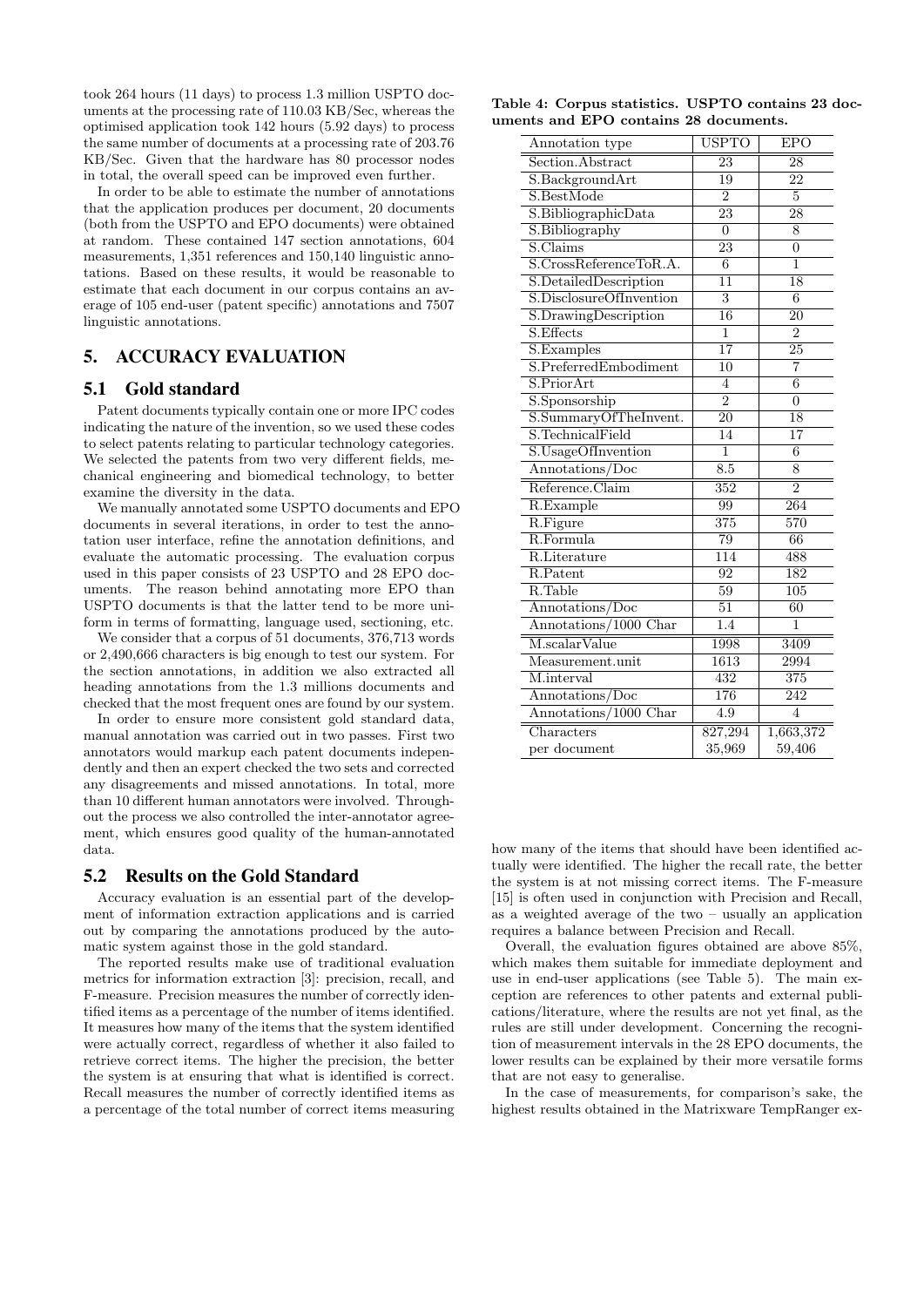periment<sup>4</sup> were  $75.51\%$  precision and  $88.48\%$  recall, while only identifying temperature expressions. Therefore, our measurement grammars not only achieve higher performance, but it also captures a much wider range of measurements.

Table 5: Evaluation figures per annotation type on the USPTO 23 documents and EPO 28 documents gold standard for micro-averaged precision, recall and F1-score.

| Annotation type  |     | USPTO |     |     | EPO |     |
|------------------|-----|-------|-----|-----|-----|-----|
|                  | Р.  | R.    | F1  | Р.  | R.  | F1  |
| S.BackgroundArt  | 74  | 74    | 74  | 56  | 68  | 61  |
| S.DrawingDescr.  | 75  | 75    | 75  | 84  | 80  | 82  |
| Section.Examples | 65  | 65    | 65  | 61  | 56  | 58  |
| S.SummaryOf.     | 89  | 80    | 84  | 83  | 83  | 83  |
| S.TechnicalField | 80  | 57    | 67  | 94  | 94  | 94  |
| Reference.Claim  | 100 | 100   | 100 | 100 | 100 | 100 |
| R.Example        | 97  | 100   | 99  | 100 | 99  | 99  |
| R.Figure         | 99  | 99    | 99  | 99  | 98  | 98  |
| R.Formula        | 99  | 99    | 99  | 100 | 100 | 100 |
| R.Literature     | 69  | 75    | 72  | 70  | 74  | 72  |
| R.Patent         | 76  | 77    | 77  | 72  | 84  | 78  |
| R.Table          | 100 | 98    | 99  | 100 | 100 | 100 |
| M.scalarValue    | 96  | 93    | 94  | 94  | 92  | 93  |
| Measurement.unit | 95  | 92    | 93  | 94  | 93  | 93  |
| M.interval       | 93  | 92    | 93  | 82  | 81  | 82  |

## 5.3 Comparison against Pre-Existing Markup

There is some pre-existing markup for some kinds of references and sections in the USPTO documents (there is no such markup in the EPO documents that we have at present). This enabled us to also compare our automatically created annotations against those already in the data.

At present, there is pre-existing markup only for two kinds of references, those to figures and claims, therefore these are the only ones we can compare on. Table 6 presents the precision, recall and F1 results, when the pre-existing markup is used as a gold standard. It can be seen that most preexisting references to figures and claims are identical to those obtained by our grammars, in particular for the claim reference. However, there are quite a few different annotations between the two for figure references.

Through manual inspection, we found that figure references are more complicated than that for claim references. While most pre-existing annotations are correct for the simpler cases, e.g., "FIG. 1" and "FIG. 5A", there are many mistakes for more complex references such as "FIGS. 5A to 5 D" (only "FIGS. 5A" is tagged while 5D is missed), "FIGS. 4B, a device" (tagged wrongly as "FIGS. 4B, a"), and "FIG. 4 a" (only "FIG. 4" is tagged). In contrast, our grammars produced the correct annotations in such cases. There are also slight differences in the way conjunctions are tagged, where pre-existing and automatically produced annotations differ slightly, consequently lowering the accuracy results.

To summarise, for reference identification it is better to rely entirely on those produced by our system, because on one hand, there are mistakes and inconsistencies in the preexisting markup, and on the other, the claim and figure references produced by our system are very reliable (see the respective precision and recall in Table 5.

Table 6: Comparing the pre-processing results (as the key set) with those in the original markups (as the response set) for the two types of reference on the 23 USPTO documents: the micro-average over the two sets of documents for the F-measures (Precision, Recall, F1) for each reference type.

| Annotation type  | Precision | Recall |    |
|------------------|-----------|--------|----|
| Reference.Claim  | 95        |        | 96 |
| Reference.Figure |           |        |    |

We also carried out a similar analysis of the section tags. There the pre-existing markup covers section types such as cross-reference-to-related-applications, summary-of-invention and detailed-description. We found that the first one is quite reliable but the other two are less so. For example, one detailed-description annotation covers also the section "BEST MODE FOR CARRYING OUT THE INVEN-TION", while another one covers not only the correct section "DETAILED DESCRIPTION OF THE INVENTION" but also the examples section. Yet another example is a summary-of-invention annotation covering the sections for technical field, background and summary. While this might not be problematic for some applications, our goal is to provide as detailed and fine grained section identification as possible, in order to enable users to search only within the desired parts. Consequently, our automatic approach currently uses only the cross-reference-to-related-applications tags, plus the annotations for the sections containing bibliographic data, abstract, and claims.

#### 6. CONCLUSION

This paper presented a large-scale, parallel IE system to automatically annotate USPTO and EPO documents with relevant new metadata, in order to enable richer searches by inventors and companies. This system has been tested on a 1.3 million documents corpus (more than 100 GB) with 12 parallel processes and achieves in its optimised version a data rate of 200 KB/seconds or less than 6 days of processing. Processing is highly parallelisable and the overall time can be reduced further by using more servers.

Our system supports not only batch-mode automatic annotation but can also be used with an interface to check/correct the annotations and to search using the newly generated tags. Notably, ANNIC [1] a tool present in GATE, allows us to input semantic queries such as Find all length measurements. We are in the process of extending the possibilities to queries like Find a measurement greater than 10 cm or Find a measurement in the description section. We already have an ontology of units that is linked to the measurement annotations, which will allow us to normalise all measurements in order to make semantic queries a lot more efficient and also independent of the measurement unit used (e.g., a query for inches can retrieve patents with units in cm).

Our system can also be deployed with a web interface that allows a large number of annotators to correct the automatic

<sup>4</sup>These unpublished results were provided to us in email communication with Matrixware staff.